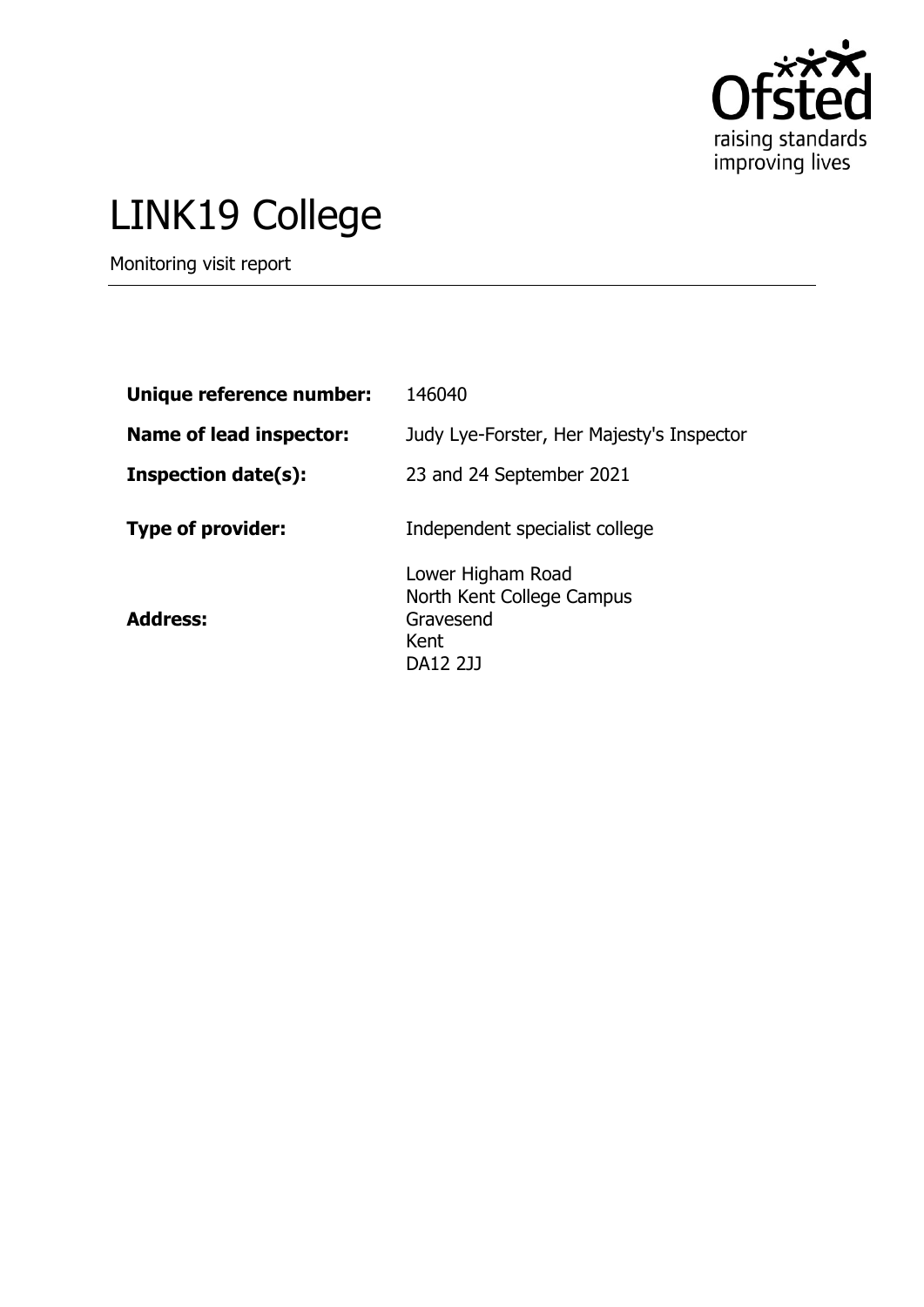

## **Monitoring visit: main findings**

#### **Context and focus of visit**

From autumn 2019, Ofsted undertook to carry out monitoring visits to independent specialist colleges newly Education and Skills Funding Agency-funded from August 2018 onwards. This monitoring visit was undertaken as part of those arrangements and as outlined in the 'Further education and skills inspection handbook', especially the sections entitled 'Monitoring visits' and 'Monitoring visits to providers that are newly directly publicly funded'. The focus of these visits is on the themes set out below.

LINK19 College is a small specialist post-16 institution which opened in 2018 with 22 learners. The college is based on the Gravesend campus of North Kent College. All learners are aged 19 to 25 and are in receipt of an education, health and care plan (EHCP). Learners follow a programme of extended work experience placements, vocational training and learning support programmes. At this visit there were 26 learners on pathways in construction and grounds maintenance, horticulture and animal care, hospitality, retail and catering. They were studying at entry level 1 to entry level 3. All learners study English and mathematics, some up to level 2.

### **Themes**

**How much progress have leaders and managers Significant progress made in designing and delivering relevant learning programmes that are clearly defined and tailored to suit the individual needs of learners?**

Leaders have designed the curriculum thoughtfully, considering the needs of the learners, local employers and the local community. Leaders use their knowledge of local employment opportunities and the job skills needed to define the pathways that learners follow. Through consultation with employers, they have ensured that learners develop the skills and attributes employers need and want in each particular sector. The classroom-based learning complements the work placement learning and underpins or reinforces the specific skills required in the real work environment.

Leaders are ambitious for their learners and ensure that all staff focus on developing learners' potential for independent employment and living. As a result, staff gradually reduce the level of support learners receive in the classroom to encourage learners to develop their skills for independence and lessen learners' need to wait for a teacher to show them. In addition, the ratio of staff to learners, when on work placements, is gradually decreased over time so learners become less dependent on their mentors.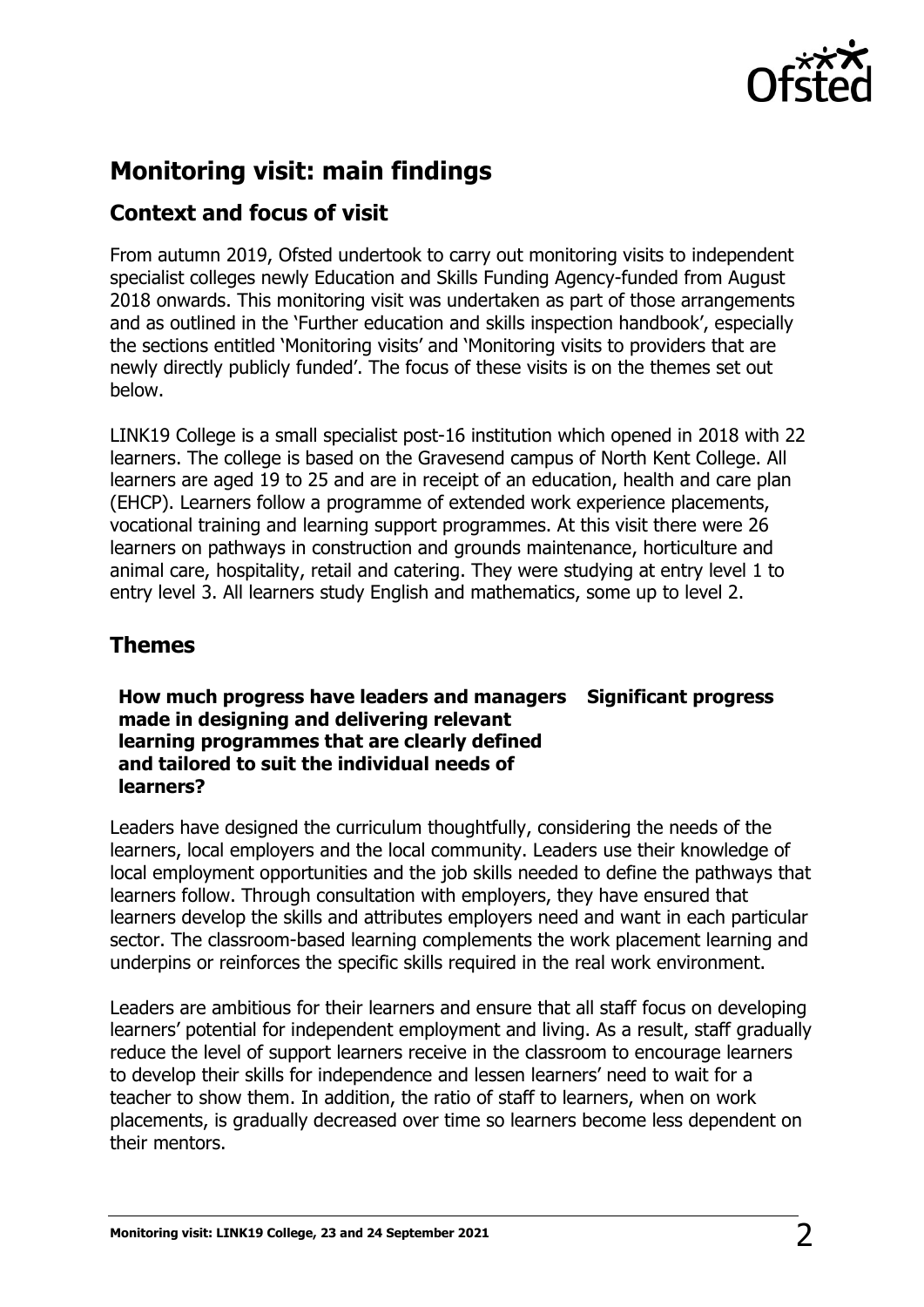

Leaders provide comprehensive careers information, advice and guidance which support learners to make informed decisions about their career aspirations. Learners receive effective internal support from teachers and mentors, and useful external support from impartial careers specialists, employers and workplace supervisors.

Leaders use effective methods to assure themselves of the quality of the provision, both at college and in the workplace. As a result, they have a good understanding of the strengths of the provision and the areas for development. They prioritise their efforts appropriately.

A small board of directors supports and challenges senior leaders to make effective decisions to maintain the high quality of education. Leaders have rightly identified that it would be beneficial to increase the number of board members to broaden the skills and expertise they bring to the college. For example, they are identifying and recruiting suitable local community or business leaders to enhance the impact that the board can have.

#### **How much progress have leaders and managers made to ensure that learners benefit from highquality learning programmes that develop independence, communication and skills and help them to achieve their personal and/or work-related goals? Significant progress**

Learners swiftly gain new knowledge, skills and behaviours which they are able to use in college and in their workplace. For example, they gain skills in money management and learn how to speak to people appropriately in a work environment. They also learn new practical skills, such as baking so they can make a healthy lunch.

Learners benefit from highly appropriate work placements for their career aspirations. They are supported to work in local businesses, for example in supermarkets, retail shops, a car mechanics garage, and for local charities that work outdoors. Learners develop extremely useful skills by working on simple tasks to begin with, supported by their workplace supervisor, then progressing to more complex tasks with less supervision, growing in independence.

Learners improve their confidence through their time in college and in work placements. They enjoy their learning. Learners develop their use of language and social skills and appreciate the friends that they make at work and at college.

Staff review the expected outcomes on each learner's EHCP at the start of the year and adjust them to ensure they provide sufficient challenge for the learner and support what they are trying to achieve. Teachers plan highly individualised learning for all learners and regularly review the progress learners are making. They identify where there are gaps in learning or where a learner is not making the expected progress. Each learner has a mentor with whom they discuss their progress and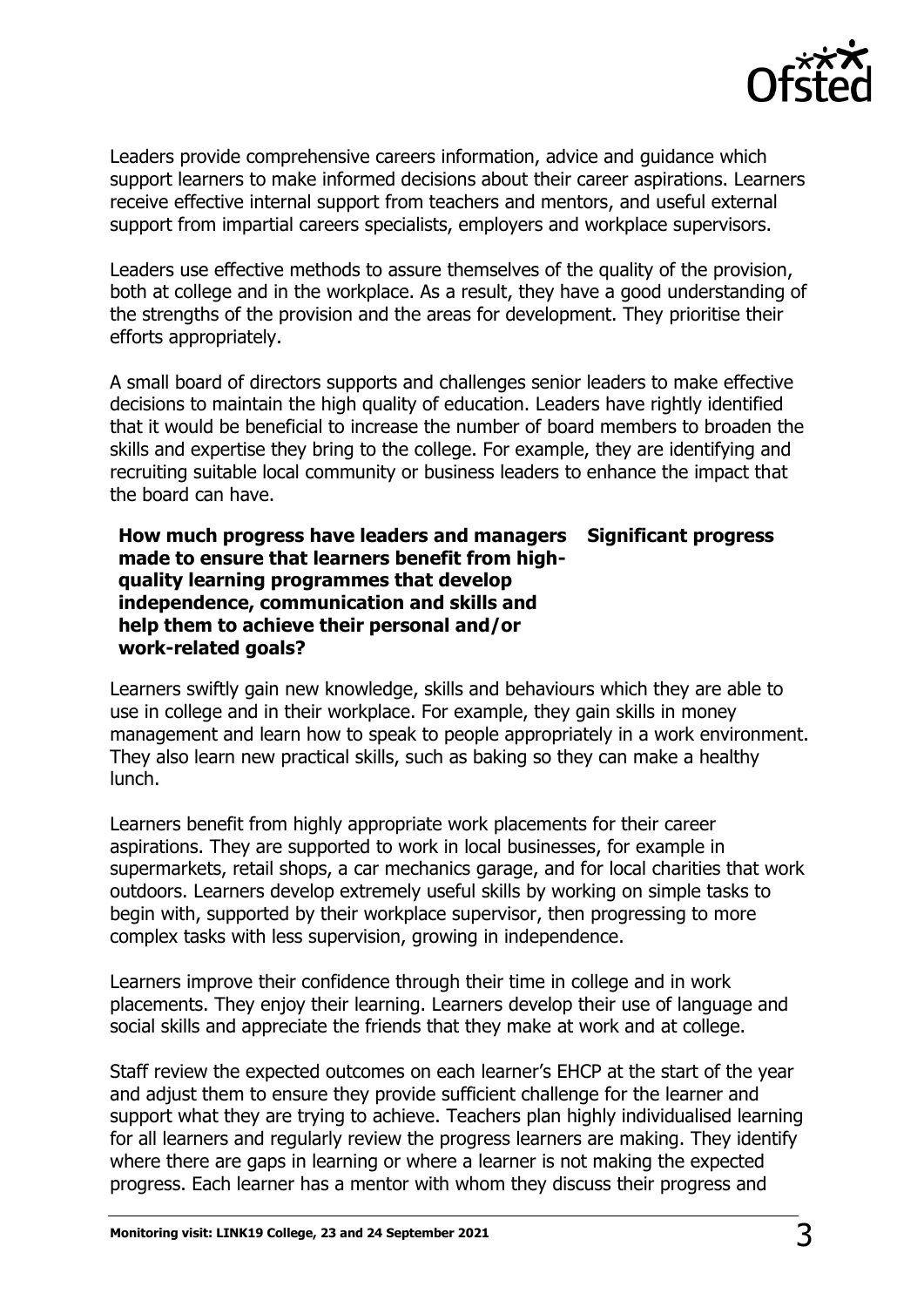

agree interventions to improve their progress and achievement. Learners and staff fill in a daily logbook which helps learners to reflect on their progress and set targets to improve their work in college and on work placements.

Employers value the progress that learners make at work and in some cases are able to offer learners paid work as a result of this progress.

#### **How much progress have leaders and managers Significant progress made in ensuring that effective safeguarding arrangements are in place?**

Leaders, managers and staff promote safeguarding effectively across the organisation and ensure that learners are safe both at college and in the workplace. Safeguarding and learner well-being is a high priority for all staff.

Staff are trained to an appropriate level and are aware of the procedures to follow if they have concerns about the welfare or well-being of a learner. The designated safeguarding leads address all concerns raised swiftly and refer to external agencies as appropriate.

Learners feel safe and know who to speak to if they have any concerns, both at college and in the workplace. College staff work with employers and workplace staff to ensure they understand the needs of individual learners. Workplace staff support learners effectively to undertake their workplace roles safely.

Learners demonstrate well their knowledge and understanding of the health and safety considerations in their specific workplace setting, for example when unpacking glass in a retail store.